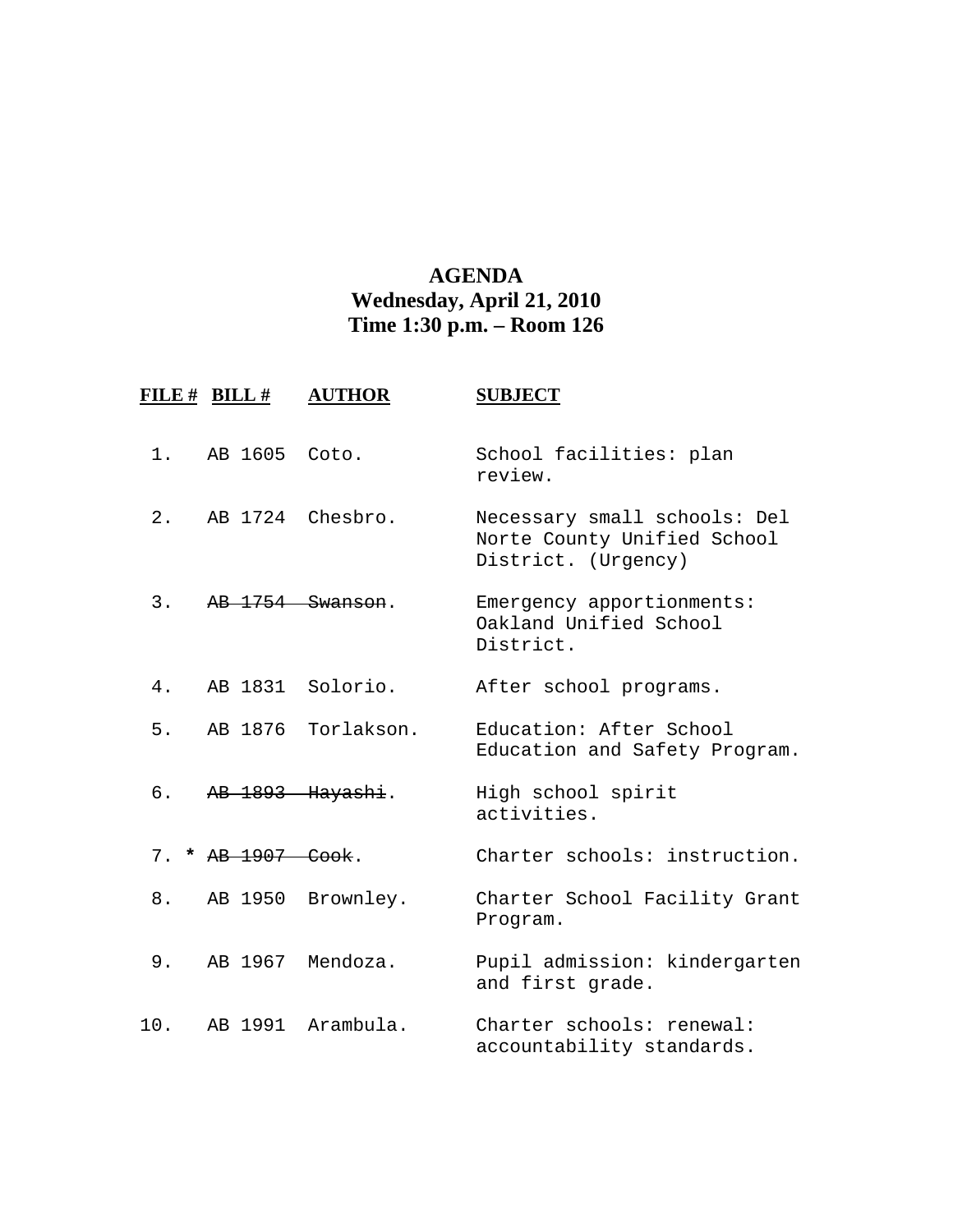| FILE $#$ BILL $#$ |         | <b>AUTHOR</b>        | <b>SUBJECT</b>                                              |
|-------------------|---------|----------------------|-------------------------------------------------------------|
| 11.               | AB 2013 | Arambula.            | Education: alternative school<br>performance.               |
| 12.               |         | AB 2027 Blumenfield. | Online education: school<br>attendance.                     |
| 13.               |         | AB 2069 Carter.      | Education: educational<br>material.                         |
| 14.               |         | AB 2081 Education.   | Education.                                                  |
| 15.               | AB 2082 | Education.           | Local educational agencies:<br>reimbursable state mandates. |
| 16.               | AB 2089 | Coto.                | American Indian Education<br>oversight Committee.           |
| 17.               | AB 2095 | Brownley.            | Instructional materials:<br>English language development.   |
| 18.               | AB 2172 | Carter.              | Career technical education:<br>multiple pathways report.    |
| 19.               |         | AB 2219 Fuentes.     | School employees.                                           |
| 20.               | AB 2252 | Torrico.             | California state preschool<br>programs: funding.            |
| 21.               |         | AB 2272 Block.       | Education: class size.                                      |
| 22.               | AB 2273 | Torlakson.           | Education: performance<br>accountability.                   |
| 23.               |         | AB 2306 Blakeslee.   | Teachers: California Teaching<br>Fellowship.                |
| 24.               | AB 2307 | Carter.              | Education: academic<br>performance.                         |
| 25.               | AB 2320 | Swanson.             | Charter schools:<br>accountability.                         |